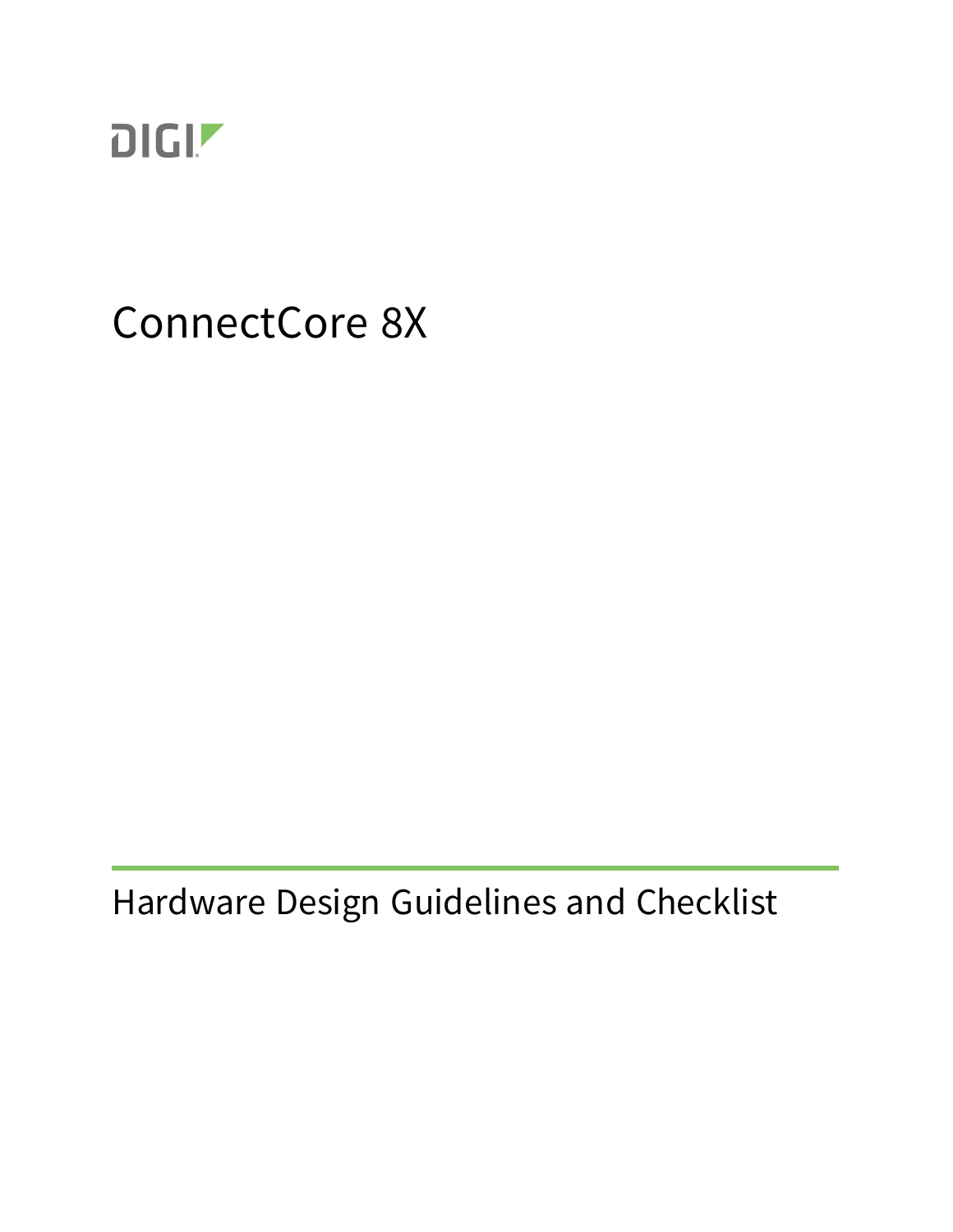#### **Revision history—90002394**

| Revision | <b>Date</b> | Description               |
|----------|-------------|---------------------------|
|          | April 2020  | Initial release           |
| B        | May 2021    | Updated POR_B description |

#### **Trademarks and copyright**

Digi, Digi International, and the Digi logo are trademarks or registered trademarks in the United States and other countries worldwide. All other trademarks mentioned in this document are the property of their respective owners.

© 2021 Digi International Inc. All rights reserved.

#### **Disclaimers**

Information in this document is subject to change without notice and does not represent a commitment on the part of Digi International. Digi provides this document "as is," without warranty of any kind, expressed or implied, including, but not limited to, the implied warranties of fitness or merchantability for a particular purpose. Digi may make improvements and/or changes in this manual or in the product(s) and/or the program(s) described in this manual at any time.

#### **Warranty**

To view product warranty information, go to the following website:

[www.digi.com/howtobuy/terms](http://www.digi.com/howtobuy/terms)

#### **Customer support**

**Gather support information:** Before contacting Digi technical support for help, gather the following information:

Product name and model

Product serial number (s)

Firmware version

Operating system/browser (if applicable)

Logs (from time of reported issue)

Trace (if possible)

Description of issue

Steps to reproduce

**Contact Digi technical support**: Digi offers multiple technical support plans and service packages. Contact us at +1 952.912.3444 or visit us at [www.digi.com/support](http://www.digi.com/support).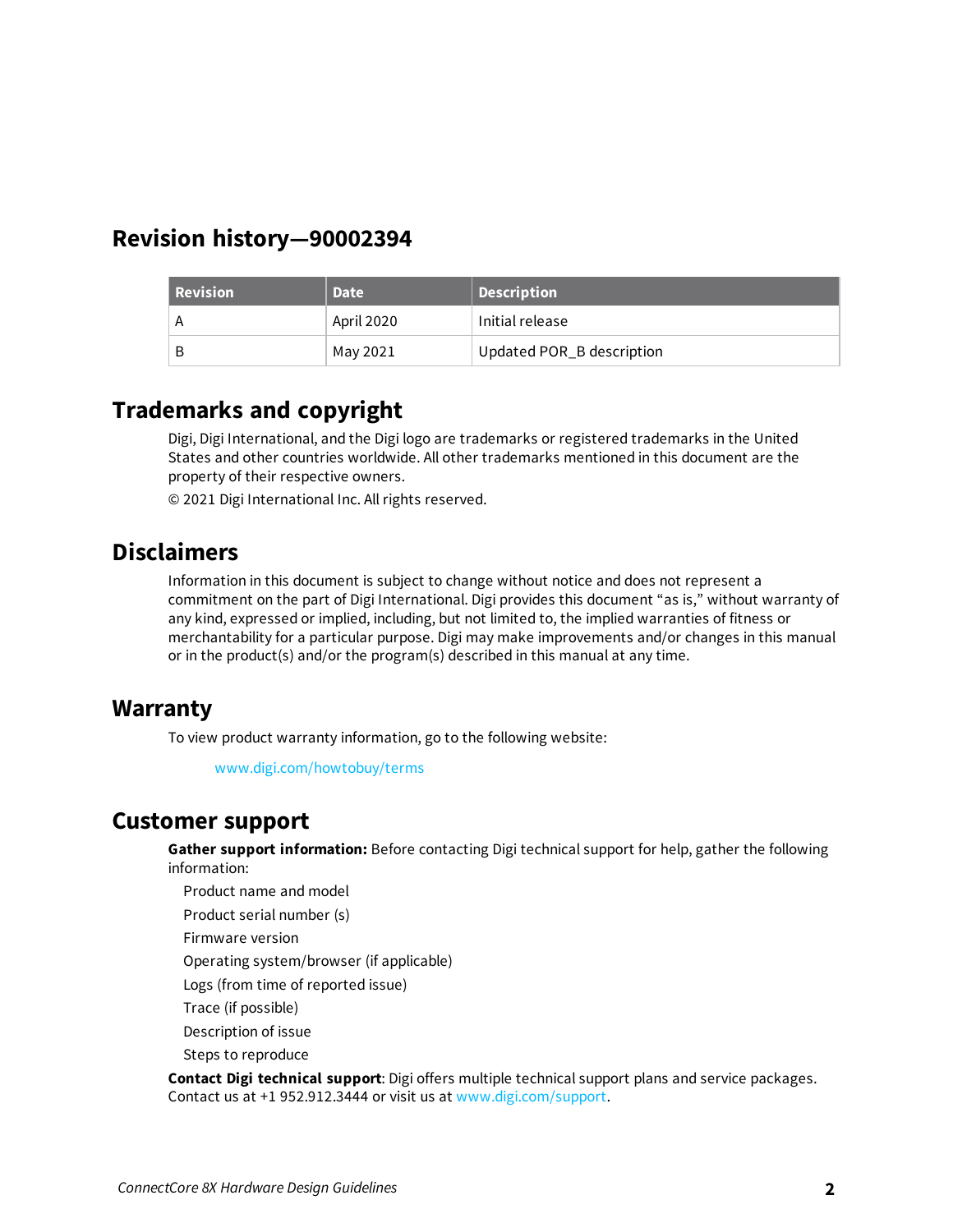## **Feedback**

To provide feedback on this document, email your comments to

[techcomm@digi.com](mailto:techcomm@digi.com)

Include the document title and part number (ConnectCore 8X Hardware Design Guidelines, 90002394 B) in the subject line of your email.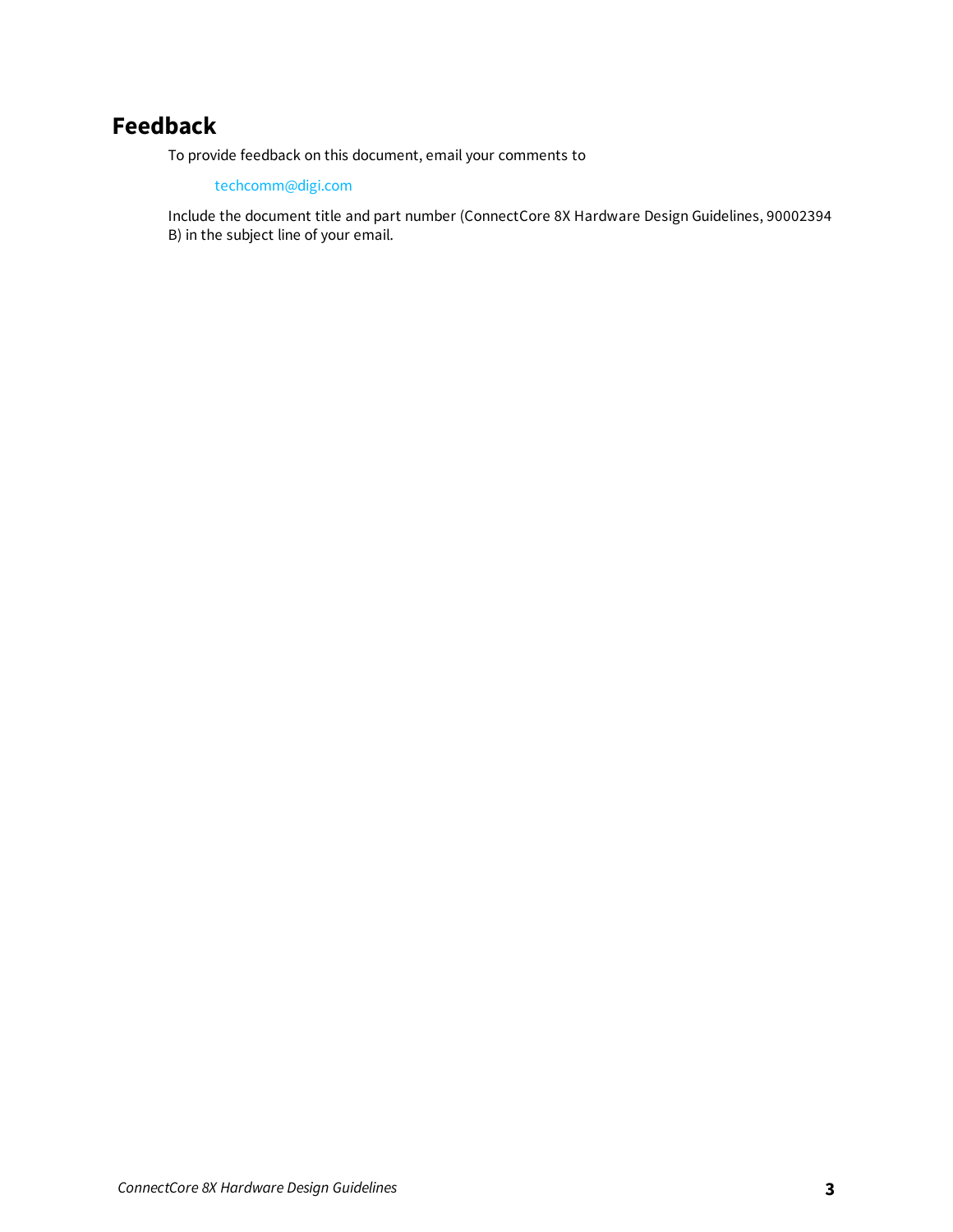## **Contents**

## About this [document](#page-4-0)

| Overview |  |
|----------|--|
|          |  |

## Design [checklist](#page-5-0)

## **[Schematics](#page-11-0)**

## Bring-up [guidelines](#page-13-0)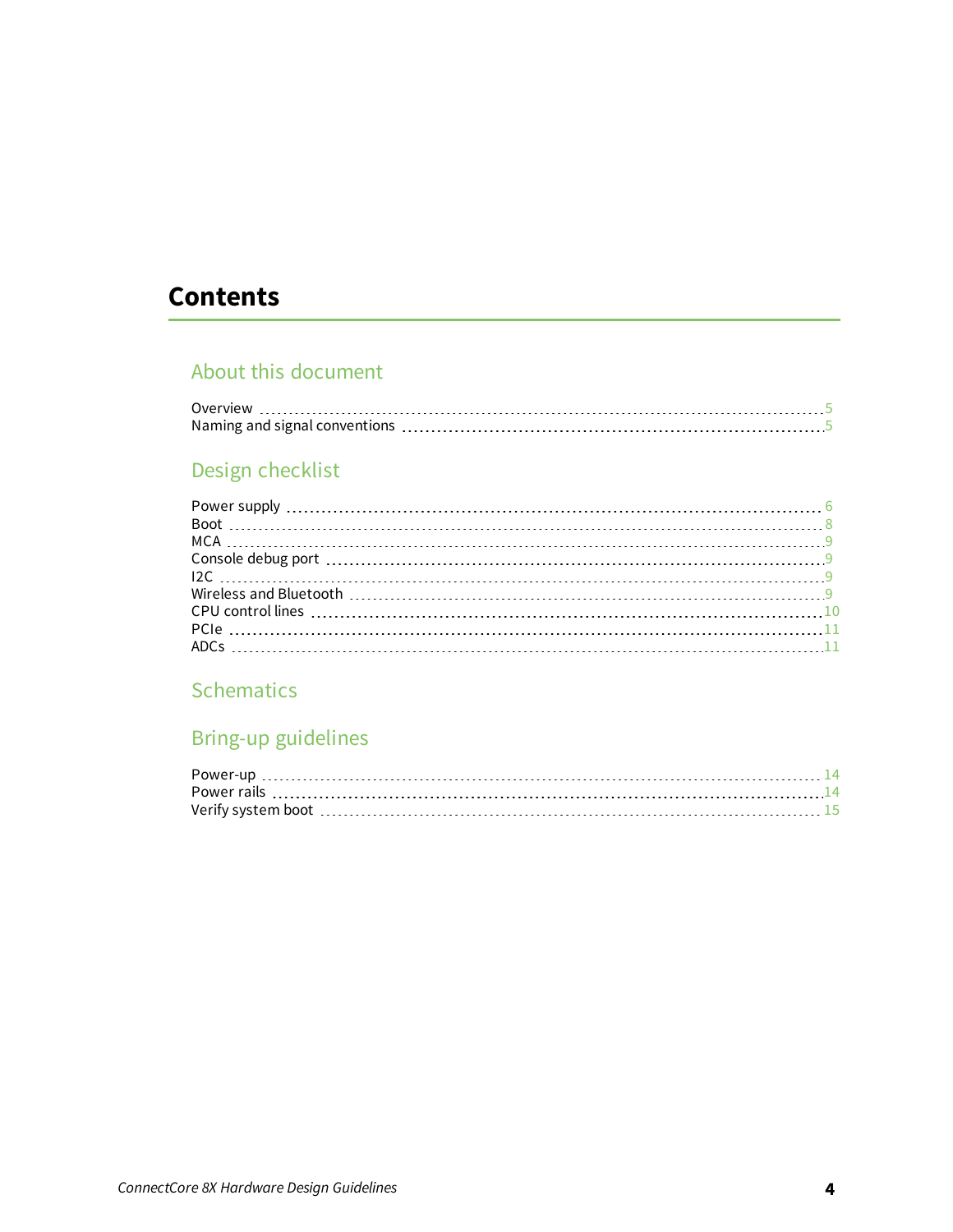## <span id="page-4-0"></span>**About this document**

#### <span id="page-4-1"></span>**Overview**

**The purpose of this document is to ease and drive the hardware design process of ConnectCore 8X SOM-based products. Schematics milestones keep bring-up of your designs on track for success, and layout recommendations help achieve optimal electrical behavior.**

This document, together with the ConnectCore 8X [System-on-Module](https://www.digi.com/resources/documentation/digidocs/90002295/) Hardware Reference Manual, provide information key to ensuring a functional, quality design featuring the ConnectCore 8X module.

#### <span id="page-4-2"></span>**Naming and signal conventions**

This document is written assuming the reader has a good working knowledge of common electronics terminology. You may also encounter the following specific conventions:

| <b>Convention</b>        | <b>Definition</b>                                                                                              |
|--------------------------|----------------------------------------------------------------------------------------------------------------|
| signal_name#             | A hash sign at the end of a signal name denotes that it is an active low signal.                               |
| - B                      | An alternate way to indicate a signal is active low.                                                           |
| x                        | Indicates an alphanumeric value.                                                                               |
| Register/signal<br>[a:b] | Brackets after a name refer to the bits or signals contained in a register, or in a<br>set of related signals. |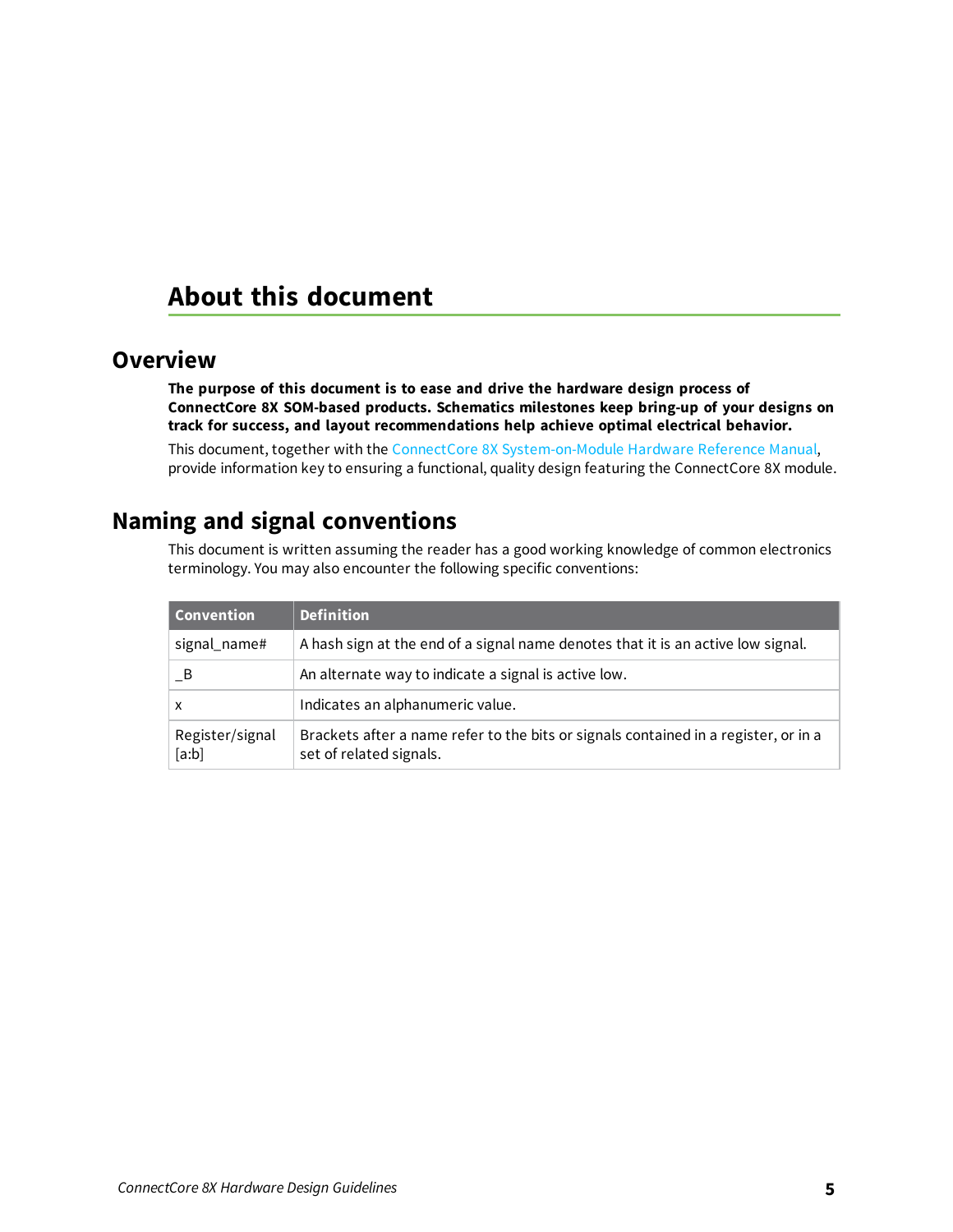# <span id="page-5-0"></span>**Design checklist**

The microprocessor used on this module, like all CMOS devices, can be driven into a latchup condition if any I/O pin is driven outside of its associated power rail. Care must be taken to:

 $\blacksquare$  Never drive an I/O pin beyond its positive rail or below ground.



- <sup>n</sup> Never drive an I/O pin from an external power source during the power-on or reset sequences.
- Never hot-swap the module or interrupt its ground connection to external circuitry.

Latch-up is a condition that can cause excessive current draw and result in excessive heating of the microprocessor or its power supplies. This excessive heating can permanently damage the microprocessor and/or its supporting components.

## <span id="page-5-1"></span>**Power supply**

| । ⊽ | <b>Item</b>                                             | <b>Description</b>                                     |
|-----|---------------------------------------------------------|--------------------------------------------------------|
|     | 1. Minimum<br>decoupling<br>capacitors on<br>VSYS/VSYS2 | $1 \times 100$ uF + $1 \times 10$ uF + $1 \times 1$ uF |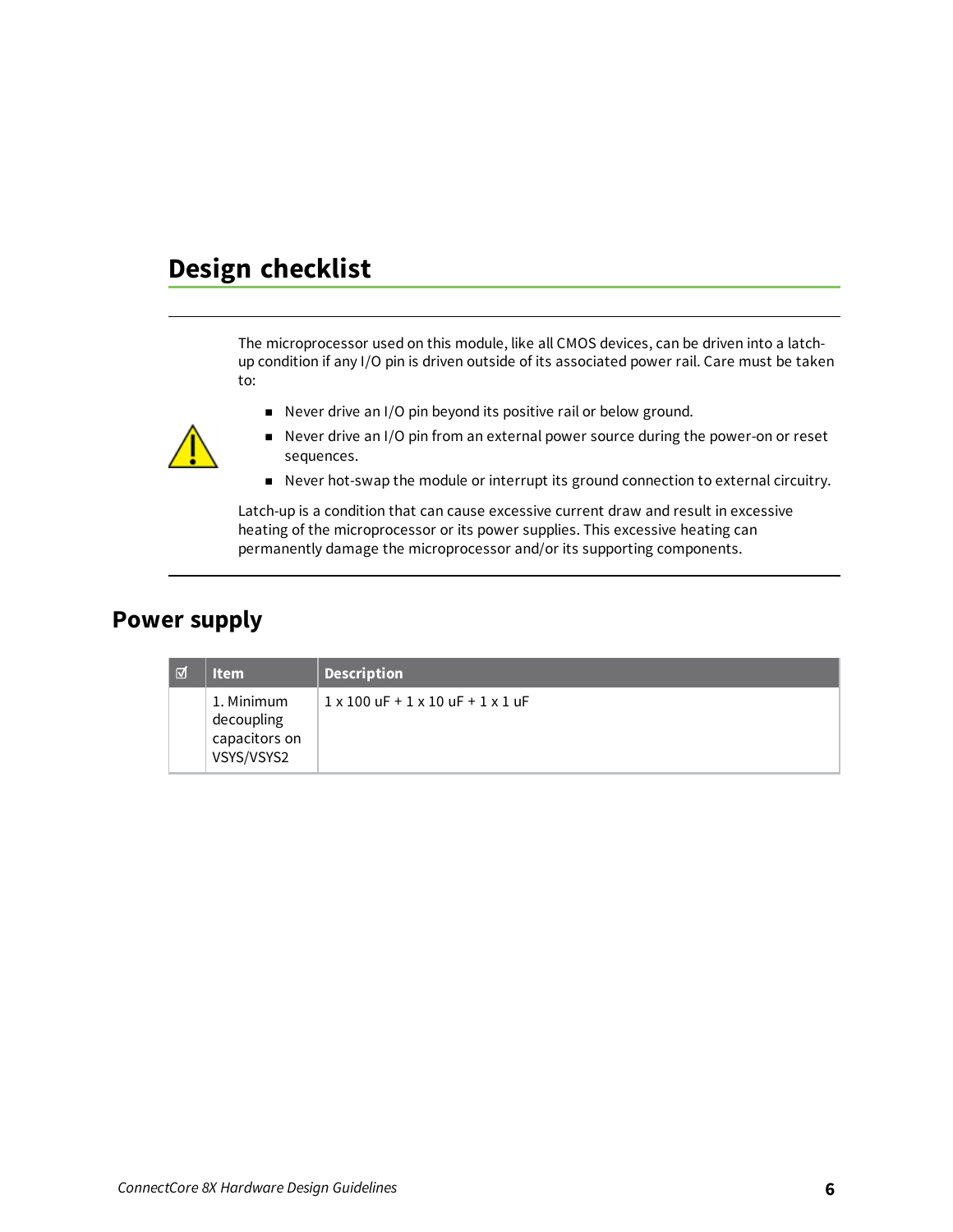| ☑ | <b>Item</b>              | <b>Description</b>                                                                                                                                                                                                                                                                                                                                                                                                                                                                                                                                                                                                                                                                                                                                                                                                                                                                                                                                                                                                                                                                                                                                                                                                |
|---|--------------------------|-------------------------------------------------------------------------------------------------------------------------------------------------------------------------------------------------------------------------------------------------------------------------------------------------------------------------------------------------------------------------------------------------------------------------------------------------------------------------------------------------------------------------------------------------------------------------------------------------------------------------------------------------------------------------------------------------------------------------------------------------------------------------------------------------------------------------------------------------------------------------------------------------------------------------------------------------------------------------------------------------------------------------------------------------------------------------------------------------------------------------------------------------------------------------------------------------------------------|
|   | 2. Powering<br>the MCA   | This power line is the input power supply of the on-module MCA. It must be<br>powered from a dedicated 3.3 V regulator connected to the main input power<br>supply of the board, since it is an always-on power supply. Connect a<br>Schottky diode (low forward voltage drop) between the output of the<br>regulator and the VCC_MCA pin. MCA_VIN_DET must be tied to the output of<br>this 3.3 V regulator <sup>1</sup> . To allow coin-cell (low-power mode) applications, the<br>coin-cell/supercap must be connected to VCC_MCA again through a Schottky<br>diode. See Coin-cell/supercap connected to VCC_MCA through Schottky<br>diode.<br>Ensure there is no series resistance between the coin-cell/supercap and the<br>VCC_LICELL net in the circuit linked above. It introduces a voltage drop in the<br>transitory from normal operation to RTC mode operation which could cause<br>undesirable RTC behavior.<br>1Digi has validated that using a comparator instead of a direct connection<br>drastically improves the transitory time that the system takes to go from normal<br>operation to RTC mode. See Comparator used for connecting MCA_VIN_DET line<br>used on the ConnectCore 8M Nano DVK. |
|   | 3. Output<br>power rails | The following power rails are outputs from the ConnectCore 8X SOM:<br>$\blacksquare$ 3V3<br>1V8<br>п<br>LDO3<br>LDO4<br>■ VCC_SCU_1V8<br>These power rails (except VCC_SCU_1V8, which must only power the boot<br>mode and JTAG circuitry) are intended to power external circuitry on the<br>carrier board. Do not connect any external power supply to these lines.                                                                                                                                                                                                                                                                                                                                                                                                                                                                                                                                                                                                                                                                                                                                                                                                                                             |
|   | 4. Input power<br>rails  | The following power rails are inputs to the ConnectCore 8X SOM:<br>LDO3IN<br>LDO4IN<br>■ VDD_USDHC1<br>VDD_MIPI_DSI_DIG<br>VDD_ENET0<br>VDD_ESAI_SPDIF<br>VDD_SPI_SAI<br>VDD_QSPI0B<br>VDD_CSI<br>Digi recommends using the module output power rails to power these power<br>domains of the SOM.                                                                                                                                                                                                                                                                                                                                                                                                                                                                                                                                                                                                                                                                                                                                                                                                                                                                                                                 |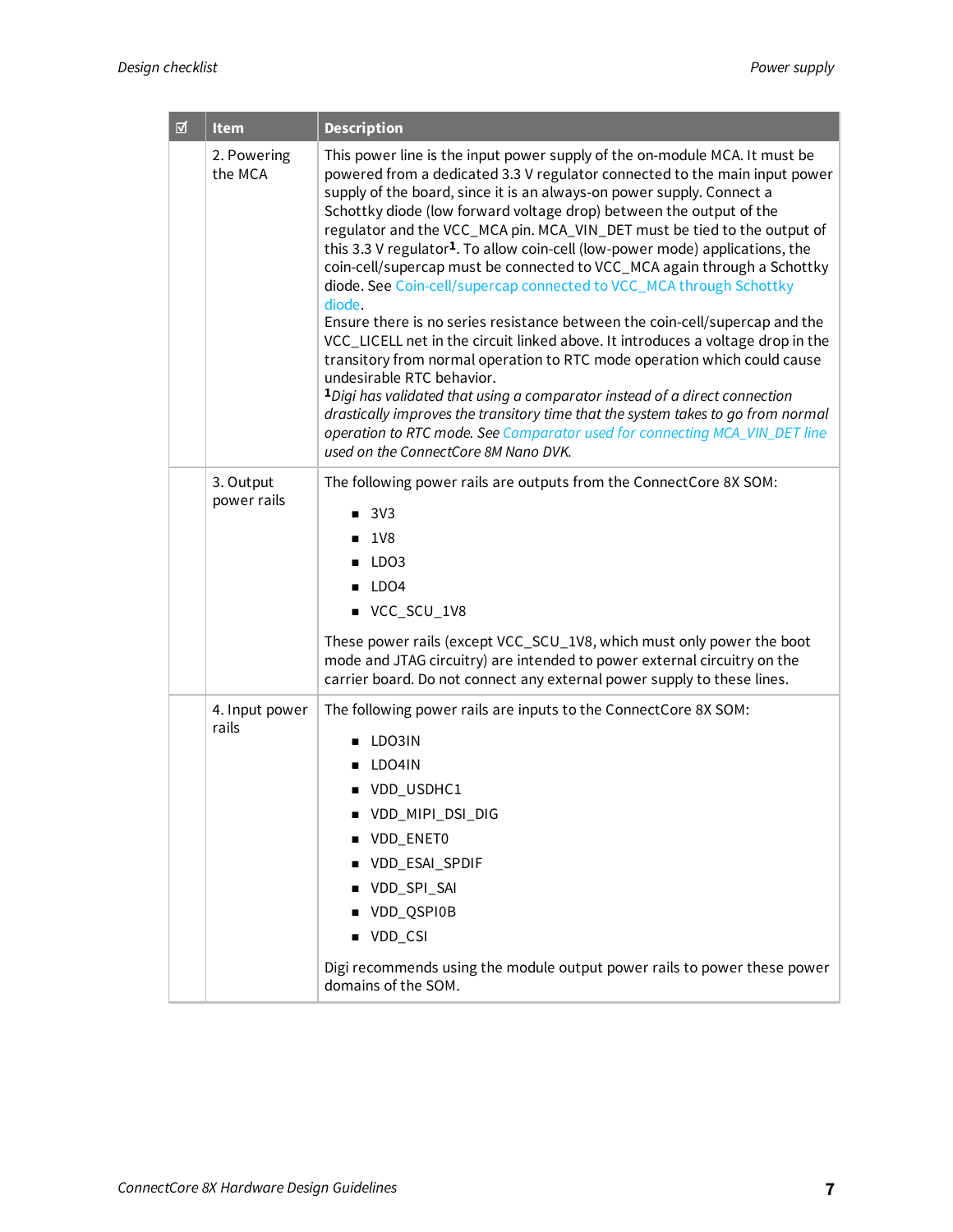| $\overline{\mathbf{v}}$ | <b>Item</b>                       | <b>Description</b>                                                                                                         |
|-------------------------|-----------------------------------|----------------------------------------------------------------------------------------------------------------------------|
|                         | .5.<br>Unconnected<br>power rails | By default, leave the following power rails unconnected:                                                                   |
|                         |                                   | ■ VCC_SNVS_LDO_1V8                                                                                                         |
|                         |                                   | ■ VDD PCIE DIG                                                                                                             |
|                         |                                   | UDD EMMCO                                                                                                                  |
|                         |                                   | ■ NVCC_MIPI_CSI_DSI                                                                                                        |
|                         |                                   | Although these signals are not used externally, it may be helpful to leave<br>them accessible for debugging (test points). |

## <span id="page-7-0"></span>**Boot**

| ☑ | <b>Item</b>                       | <b>Description</b>                                                                                                                                                                                                              |                   |                                                                                                                                                                                                                         |
|---|-----------------------------------|---------------------------------------------------------------------------------------------------------------------------------------------------------------------------------------------------------------------------------|-------------------|-------------------------------------------------------------------------------------------------------------------------------------------------------------------------------------------------------------------------|
|   | 1. BOOT_MODE<br>$[1:0]$           | These lines select the boot mode of the SOM:                                                                                                                                                                                    |                   |                                                                                                                                                                                                                         |
|   |                                   | <b>BOOT_MODE1</b>                                                                                                                                                                                                               | <b>BOOT_MODE0</b> | <b>Description</b>                                                                                                                                                                                                      |
|   |                                   | $\mathbf{0}$                                                                                                                                                                                                                    | $\Omega$          | Boot from fuses                                                                                                                                                                                                         |
|   |                                   | $\Omega$                                                                                                                                                                                                                        | $\mathbf{1}$      | Serial downloader                                                                                                                                                                                                       |
|   |                                   | $\mathbf{1}$                                                                                                                                                                                                                    | $\Omega$          | Boot from board settings                                                                                                                                                                                                |
|   |                                   | 1                                                                                                                                                                                                                               | 1                 | Reserved                                                                                                                                                                                                                |
|   |                                   | Digi recommends you configure the boot mode lines to boot by default<br>from the internal eMMC of the module. This means:<br>■ BOOT_MODE0 pulled-down through 100 K resistor<br>■ BOOT_MODE1 pulled-high through 4.7 K resistor |                   |                                                                                                                                                                                                                         |
|   |                                   |                                                                                                                                                                                                                                 |                   | See the ConnectCore 8X System-on-Module Hardware Reference Manual<br>for detailed information about the boot modes available on the SOM.                                                                                |
|   |                                   | Note BOOT_MODE0 is internally pulled-low. In the castellated version, only<br>BOOT_MODE1 is available externally.                                                                                                               |                   |                                                                                                                                                                                                                         |
|   | 2.<br>Recover/Debug<br>mode (USB) | module.                                                                                                                                                                                                                         |                   | To allow the system to boot from USB as a recovery/debug method, Digi<br>recommends you add switches to quickly switch between the different<br>boot modes. See Boot mode switches for selecting the boot source of the |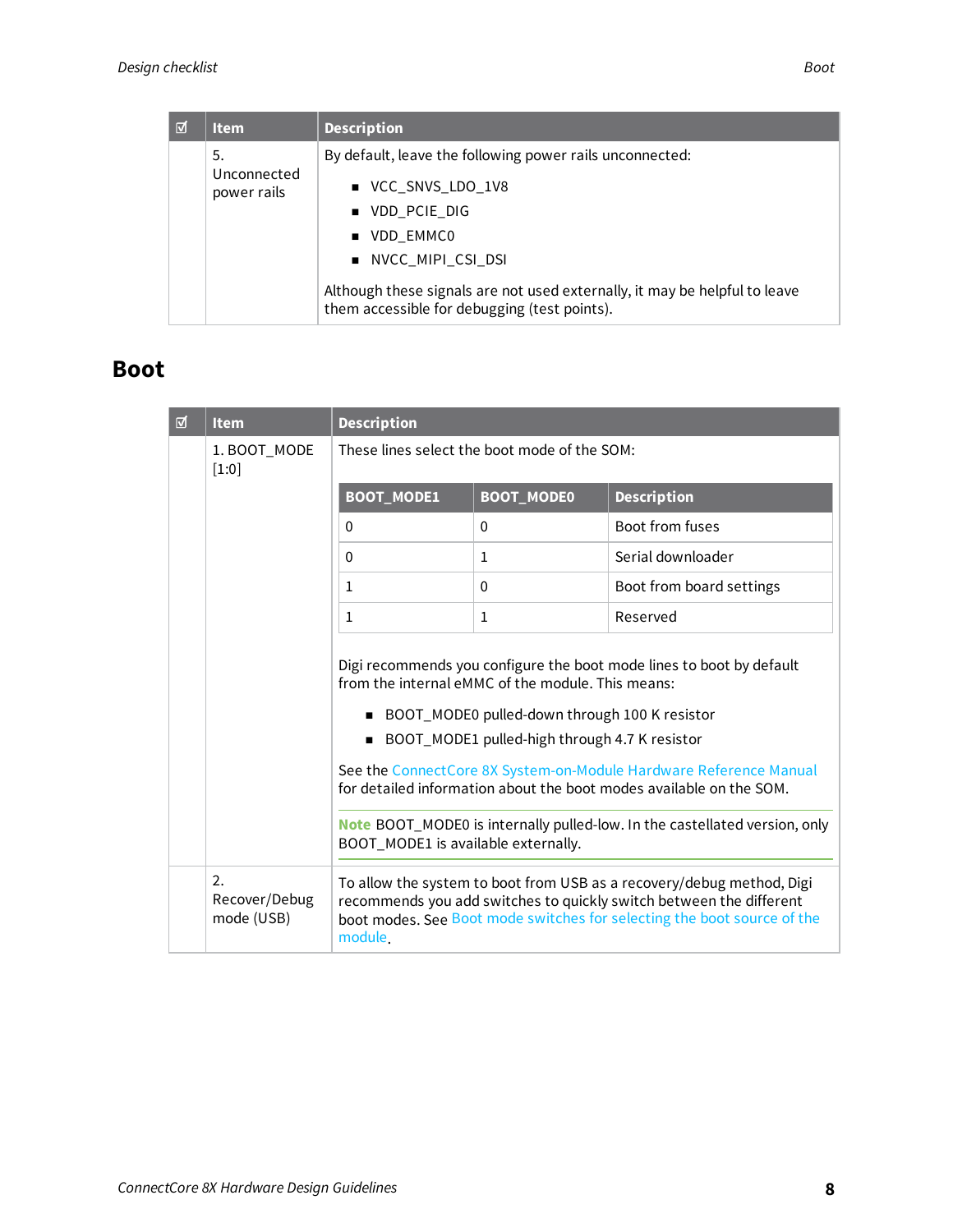## <span id="page-8-0"></span>**MCA**

| ☑ | <b>Item</b>                               | <b>Description</b>                                                                                                                                                                                               |
|---|-------------------------------------------|------------------------------------------------------------------------------------------------------------------------------------------------------------------------------------------------------------------|
|   | 1. MCA<br><b>RESET</b>                    | Input reset line of the system. Connect a 100 K pull-up to VCC_MCA.                                                                                                                                              |
|   | 2. SWD<br>CLK/PWR_IO                      | Input power on/off - suspend line of the system. Connect a 51 K pull-up to VCC<br>MCA.                                                                                                                           |
|   | 3. Isolate<br>VCC_MCA<br>power<br>domains | As much as possible, try not to mix the VCC_MCA power domain with the rest of<br>the power domains of the system.                                                                                                |
|   | 4. MCA<br>recovery                        | Digi recommends you enable access to the SWD port of the MCA in the carrier<br>board. This will allow you to recover the MCA in case its firmware gets<br>corrupted and the micro-controller can no longer boot. |

# <span id="page-8-1"></span>**Console debug port**

| ाज | ltem     | <b>Description</b>                                                                                                                                                                                                                                                                                                                                        |
|----|----------|-----------------------------------------------------------------------------------------------------------------------------------------------------------------------------------------------------------------------------------------------------------------------------------------------------------------------------------------------------------|
|    | 1. UART2 | The default U-Boot loaded in the modules from manufacturing configures the<br>UART2 as the console debug port. This console port can be changed to any other<br>UART in the system, but Digi recommends you use this UART2 as the console port<br>so no additional effort (such as compiling a new U-Boot, loading it through USB,<br>etc.) are required. |

## <span id="page-8-2"></span>**I2C**

| ঢা | <b>Item</b> | <b>Description</b>                                                                                                        |
|----|-------------|---------------------------------------------------------------------------------------------------------------------------|
|    | ups         | 1.12C pull- Add external pull-ups to the clock and data lines of the I2C buses. You will<br>typically use 4.7K resistors. |

# <span id="page-8-3"></span>**Wireless and Bluetooth**

| ाज | <b>Item</b>                | Description                                                                                                                                                                         |
|----|----------------------------|-------------------------------------------------------------------------------------------------------------------------------------------------------------------------------------|
|    | 1. Wireless<br><b>SDIO</b> | Wireless SDIO is not used by the default wireless MAC populated on the<br>ConnectCore 8X SOM. Leave these pads unconnected: D5, D6, D7, D8, D9, D10,<br>D11, D12, D13, D14 and G18. |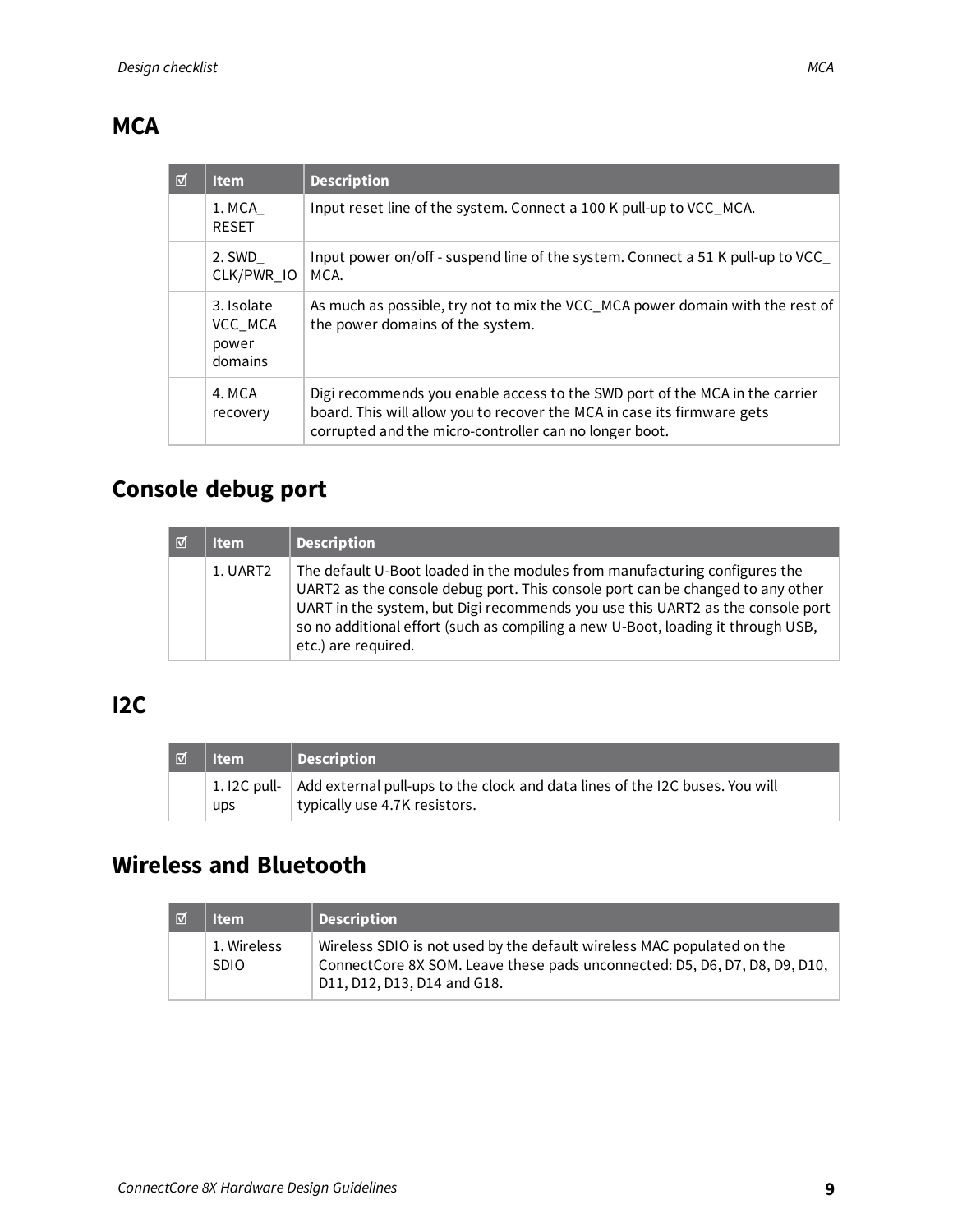| ☑ | <b>Item</b>                          | <b>Description</b>                                                                                                                                                              |
|---|--------------------------------------|---------------------------------------------------------------------------------------------------------------------------------------------------------------------------------|
|   | 2. Bluetooth<br><b>UART</b>          | The UART1 port of the CPU is used for Bluetooth connectivity internally in the<br>SOM. The following pads must be left unconnected to preserve this Bluetooth<br>functionality: |
|   |                                      | $\blacksquare$ E13 (BT_UART1_TX)                                                                                                                                                |
|   |                                      | $\blacksquare$ E12 (BT_UART1_RX)                                                                                                                                                |
|   |                                      | F12 (BT_UART1_CTS#)                                                                                                                                                             |
|   |                                      | $\blacksquare$ F11 (BT_UART1_RTS#)                                                                                                                                              |
|   |                                      | This applies only to wireless variants of the SOM. In non-wireless variants, the<br>UART1 bus is available.                                                                     |
|   | 3. Not<br>supported<br>functionality | Functionality associated with the following pads is not currently supported:                                                                                                    |
|   |                                      | B16: WLAN_RF_KILL#                                                                                                                                                              |
|   |                                      | B17: BT_RF_KILL#                                                                                                                                                                |
|   |                                      | F24: WLAN_LED                                                                                                                                                                   |
|   |                                      | $\blacksquare$ F26: BT LED                                                                                                                                                      |

# <span id="page-9-0"></span>**CPU control lines**

| র | <b>Item</b>                      | <b>Description</b>                                                                                                                                                                                                                                                                                                                                                   |
|---|----------------------------------|----------------------------------------------------------------------------------------------------------------------------------------------------------------------------------------------------------------------------------------------------------------------------------------------------------------------------------------------------------------------|
|   | 1. POR B                         | POR_B is the reset line of the CPU. It is managed internally. It can be used as an<br>output for managing (resetting) external circuitry of the carrier board. Do not<br>drive it as an input unless otherwise noted (e.g, JTAG interface).<br>Even though this signal is not used externally, it may be useful to have it<br>accessible for debugging (test point). |
|   | 2. IMX8<br>ON_OFF                | By default, leave this pad unconnected.                                                                                                                                                                                                                                                                                                                              |
|   | 3. PWR<br><b>ON</b>              | Similar to the POR_B signal, this line is driven internally in the SOM. It is the PMIC<br>ON/OFF signal. It can be used externally for managing external circuitry but must<br>never be driven as an input.<br>Although this signal is not used externally, it may be helpful to leave it accessible<br>for debugging (test points).                                 |
|   | 4. SCU<br>PMIC<br><b>STANDBY</b> | SCU_PMIC_STANDBY is the standby signal of the PMIC, and it is also controlled<br>internally in the SOM. It can be used externally for managing external circuitry,<br>but must never be driven as an input.                                                                                                                                                          |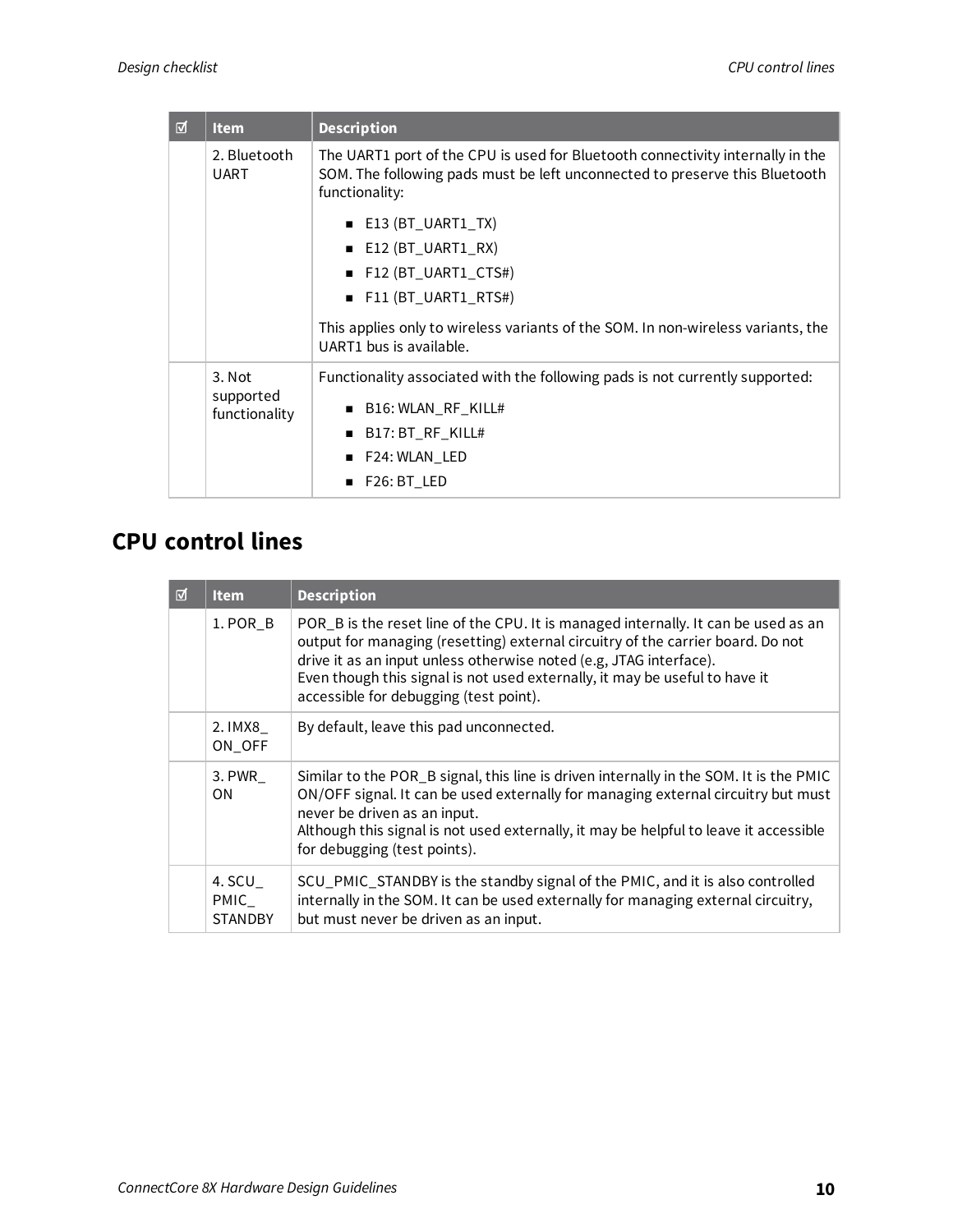# <span id="page-10-0"></span>**PCIe**

| ☑ | <b>Item</b>          | <b>Description</b>                                                                                                                                                                              |
|---|----------------------|-------------------------------------------------------------------------------------------------------------------------------------------------------------------------------------------------|
|   | 1. PCIe<br>interface | PICe interface is used in the Wireless variants of the SOM to connect the Wireless<br>MAC to the i.MX8X CPU. In non-wireless variants, this bus is available externally<br>for general purpose: |
|   |                      | Reference clock must be driven externally through the following pads:<br>• G4: PCIE0_LGA_IN_REFCLK_P                                                                                            |
|   |                      | • G3: PCIE0_LGA_IN_REFCLK_N<br>Transmission data pair of the CPU (module output) is connected to the<br>following pads:                                                                         |
|   |                      | • G10: PCIE0_LGA_OUT_TX0_P                                                                                                                                                                      |
|   |                      | • G9: PCIE0_LGA_OUT_TX0_N                                                                                                                                                                       |
|   |                      | Receiver data pair of the CPU (module input) is connected to the following<br>pads:                                                                                                             |
|   |                      | • G7: PCIE0_LGA_OUT_RX0_P                                                                                                                                                                       |
|   |                      | • G6: PCIE0_LGA_OUT_RX0_N                                                                                                                                                                       |
|   |                      | The remaining PCIe-related pads are unconnected in all variants: F4, F5, F6, F7,<br>F8, F9, G20, G21, G23, G24.<br>Leave this pins unconnected.                                                 |
|   |                      | Decoupling capacitors in the transmission data lines must be set externally.                                                                                                                    |

# <span id="page-10-1"></span>**ADCs**

| ष | $ $ Item | Description                                                                                                                                              |
|---|----------|----------------------------------------------------------------------------------------------------------------------------------------------------------|
|   | VREFH    | 1. ADC_   Digi recommends you use VDD_ADC_1V8 as the CPU ADCs voltage reference; this<br>means connecting VDD_ADC_1V8 (pad AG24) to ADC_VREFH (pad J29). |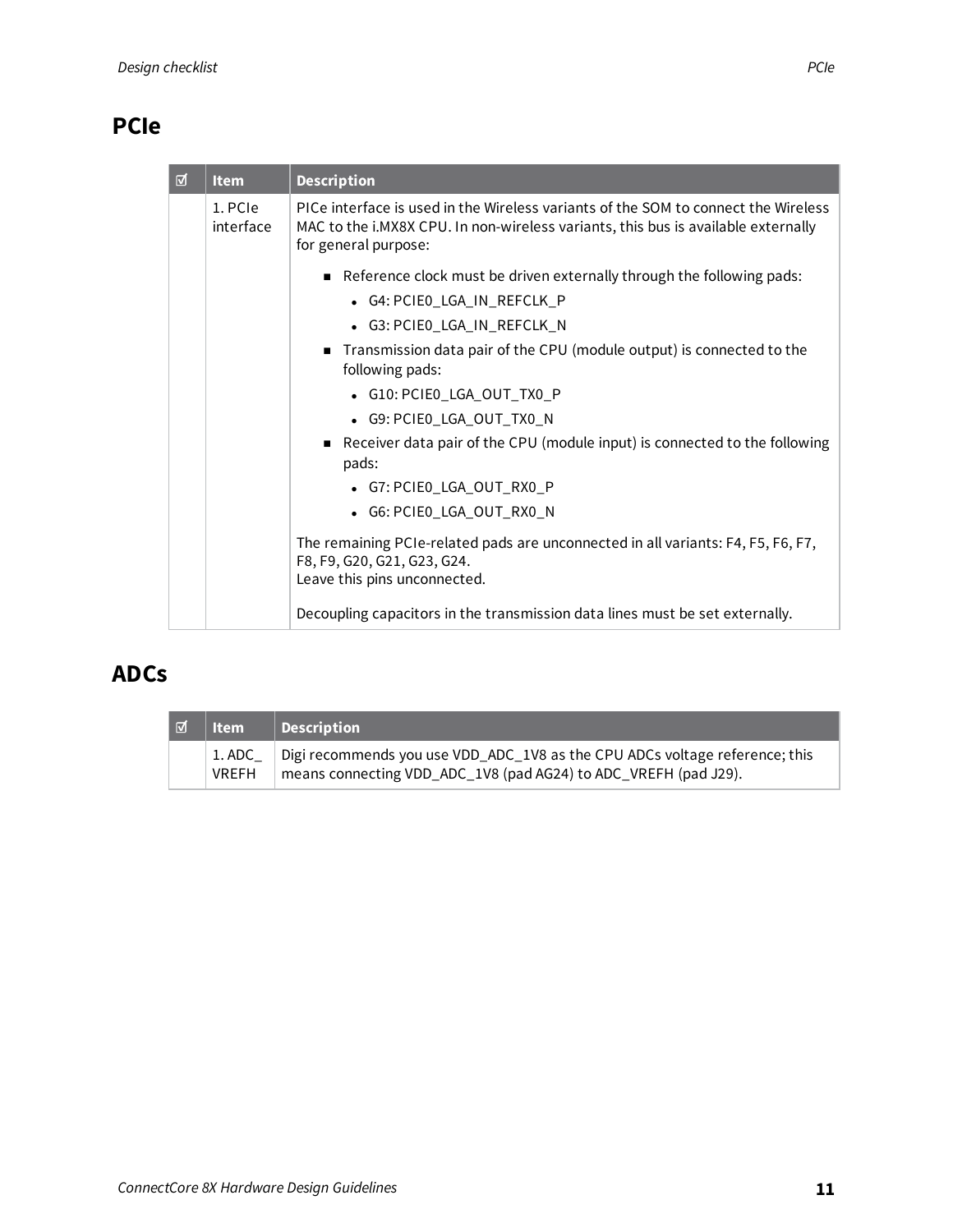## <span id="page-11-0"></span>**Schematics**

#### <span id="page-11-1"></span>**Coin-cell/supercap connected to VCC\_MCA through Schottky diode**



<span id="page-11-2"></span>**Comparator used for connecting MCA\_VIN\_DET line**

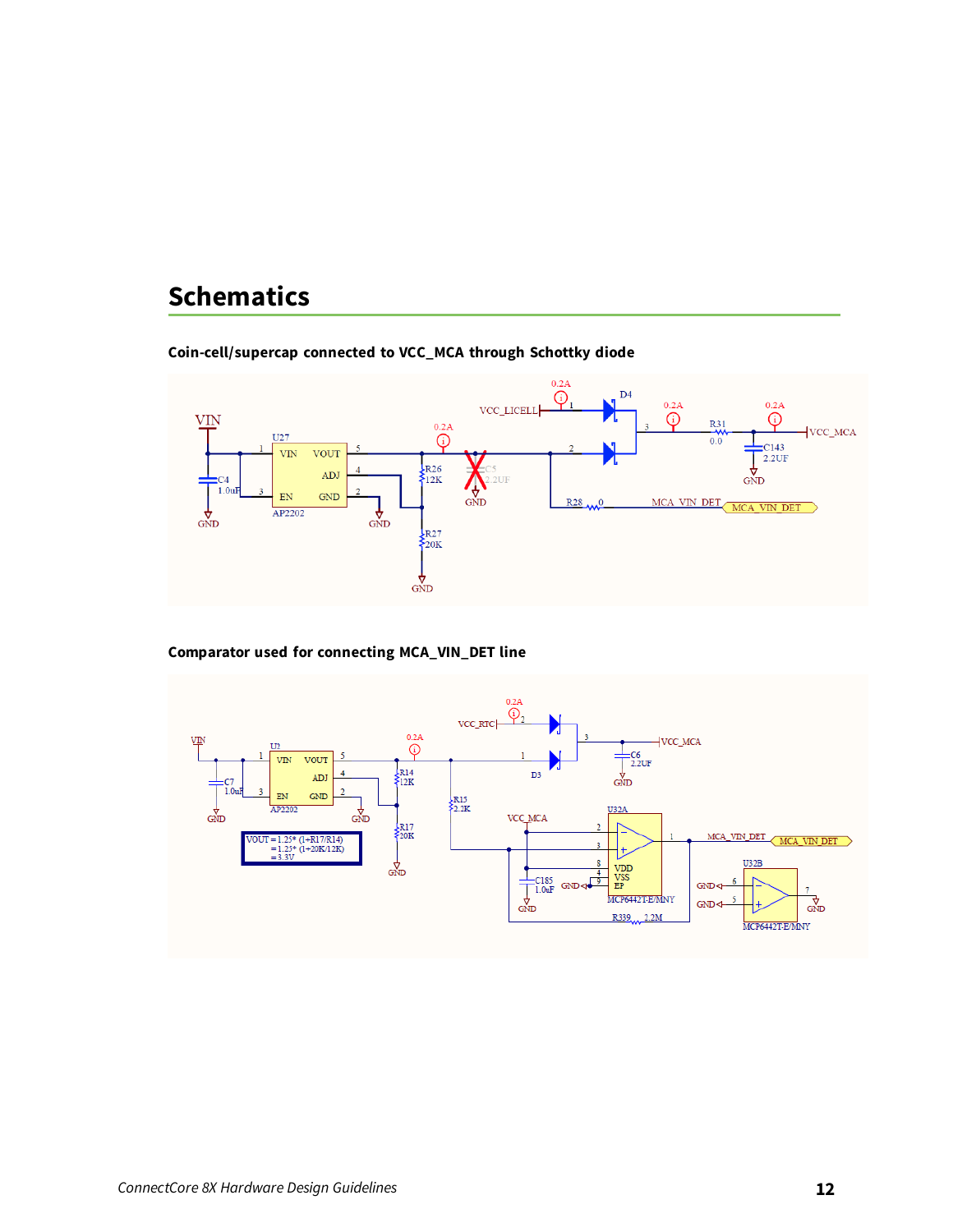

#### <span id="page-12-0"></span>**Boot mode switches for selecting the boot source of the module**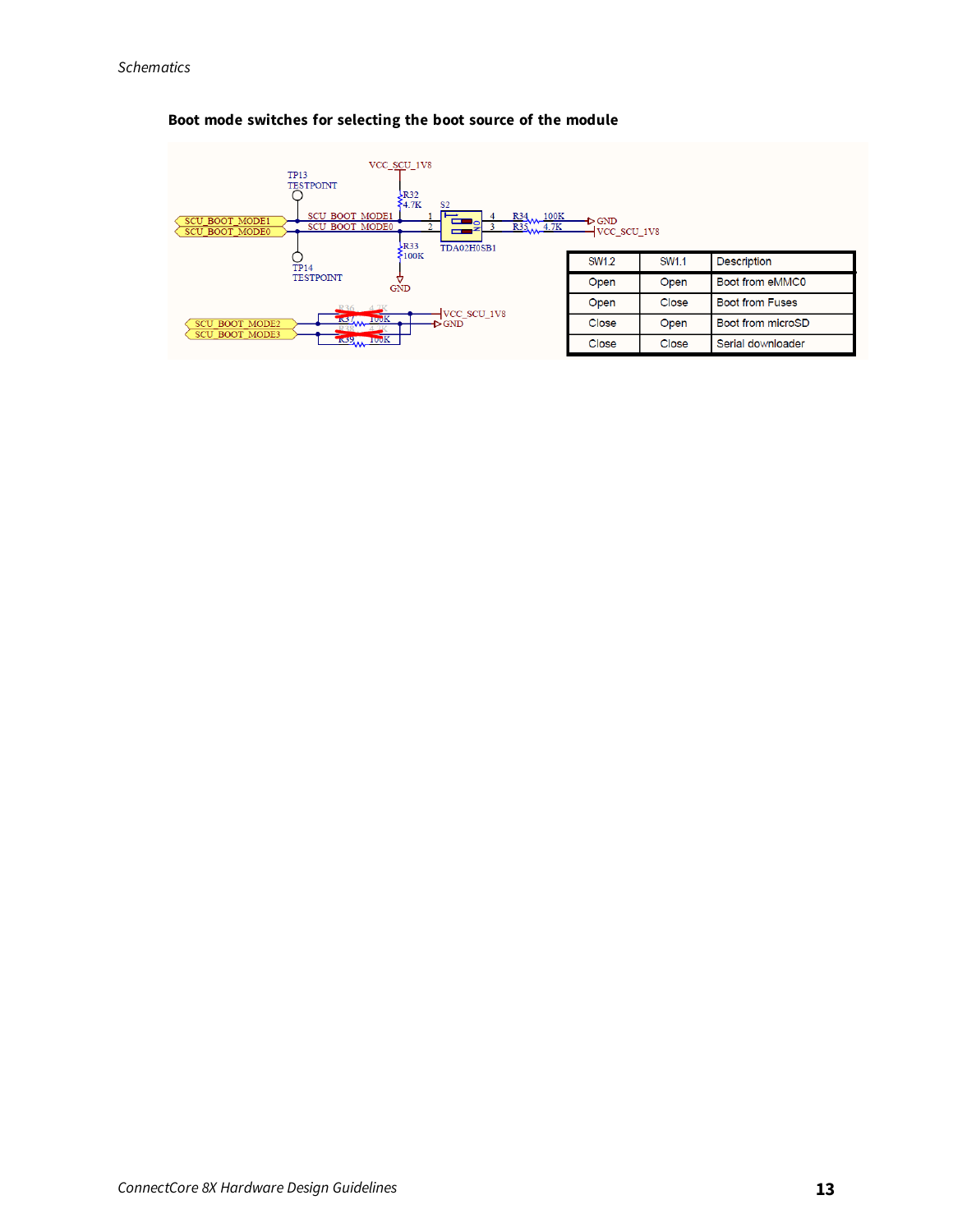# <span id="page-13-0"></span>**Bring-up guidelines**

This section offers guidelines for performing bring-up of a ConnectCore 8X-based product.

#### <span id="page-13-1"></span>**Power-up**

The very first power-up of a product is one of the most critical step of the bring-up. Use a power supply with current limiter so the system is protected in case an unexpected short (or any other highcurrent incident) occurs. The SOM will not have a static power consumption higher than 200-250 mA from factory mode (except booting peaks). So, together with the expected power consumption of the carrier board, you can estimate an upper limit for the current consumption in the bring-up.

#### <span id="page-13-2"></span>**Power rails**

Once you have verified that the power consumption of the system is acceptable and no shorts are present, the next step is to verify that all power rails also have their expected voltage value. The following table tracks the voltage expected in the main power domains of the system:

| <b>Power rail</b>            | <b>Expected voltage</b>                                                                        |
|------------------------------|------------------------------------------------------------------------------------------------|
| VSYS/VSYS2                   | 5V                                                                                             |
| VCC_MCA                      | 3 V - 3.3 V (Output of the 3.3 V dedicated regulator minus Schottky diode<br>forward voltage). |
| 3V <sub>3</sub>              | 3.3V                                                                                           |
| 1V8                          | 1.8 V                                                                                          |
| VCC_SCU_1V8                  | 1.8 V                                                                                          |
| VDD_PCIE_DIG                 | 3.3V                                                                                           |
| VDD_EMMC0                    | 3.3V                                                                                           |
| NVCC_MIPI_CSI_<br><b>DSI</b> | 1.8 V                                                                                          |

If all these power rails are in compliance with their expected voltage value, it means that the system is completely powered. The PMIC has already initialized and the SOM should boot.